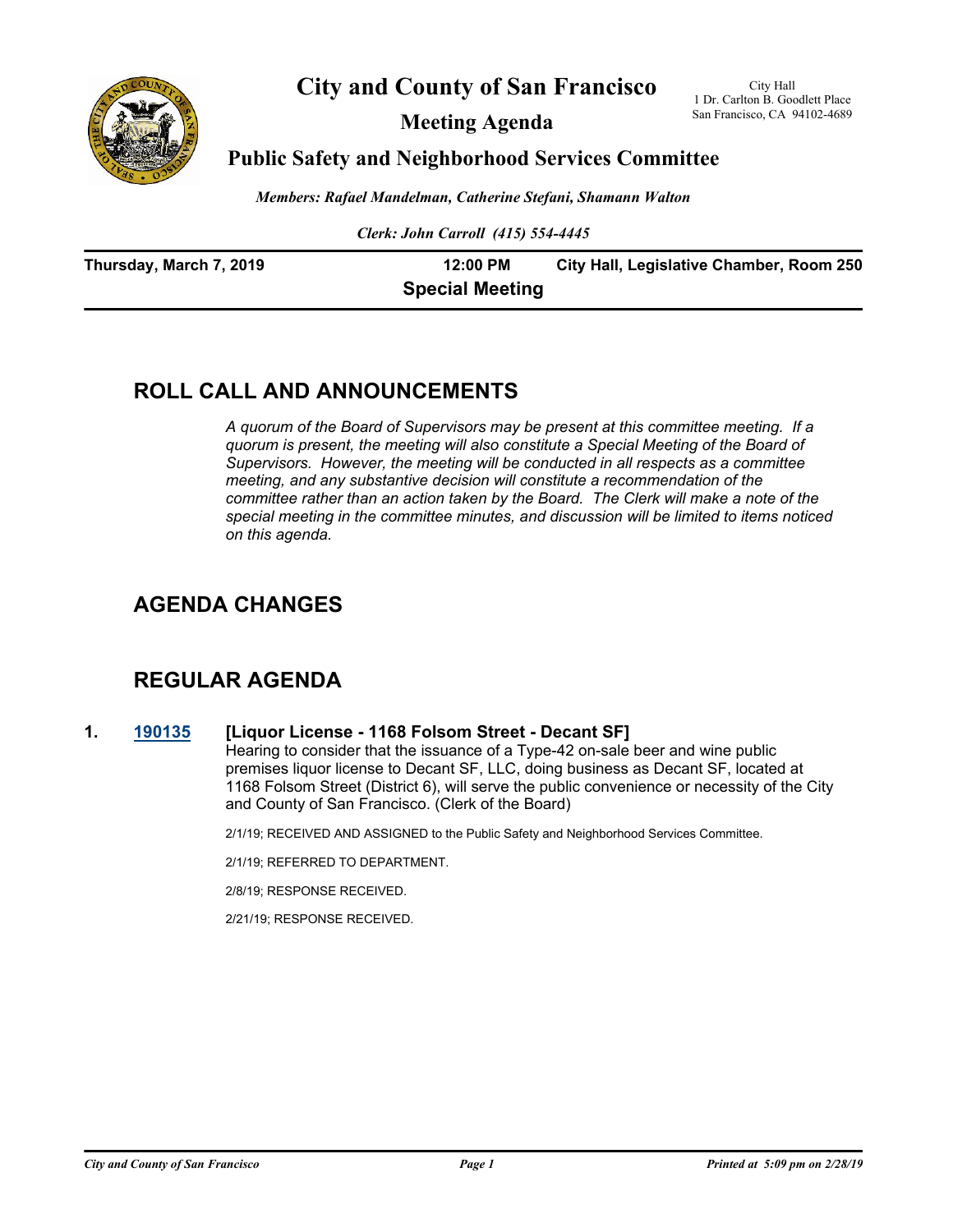#### **2. [190123](http://sfgov.legistar.com/gateway.aspx?m=l&id=34244) [Hearing - Response to Homelessness in Extreme Weather] Sponsor: Haney**

Hearing on the City and County of San Francisco's response to homelessness during extreme weather, including focusing on the Department of Homelessness and Supportive Housing's current "Cold and Wet Weather Policy and Procedure for Unsheltered Persons Experiencing Homelessness," and City policy on encampment resolutions; and requesting the Department of Homelessness and Supportive Services, Department of Emergency Management, and other agencies that are part of the Healthy Streets Operations Center, including the Police Department, Public Works, and Department of Public Health to report.

1/29/19; RECEIVED AND ASSIGNED to the Public Safety and Neighborhood Services Committee.

2/4/19; REFERRED TO DEPARTMENT.

# **ADJOURNMENT**

## **LEGISLATION UNDER THE 30-DAY RULE**

*NOTE: The following legislation will not be considered at this meeting. Board Rule 3.22 provides that when an Ordinance or Resolution is introduced which would CREATE OR REVISE MAJOR CITY POLICY, the Committee to which the legislation is assigned shall not consider the legislation until at least thirty days after the date of introduction. The provisions of this rule shall not apply to the routine operations of the departments of the City or when a legal time limit controls the hearing timing. In general, the rule shall not apply to hearings to consider subject matter when no legislation has been presented, nor shall the rule apply to resolutions which simply URGE action to be taken.*

#### **[190164](http://sfgov.legistar.com/gateway.aspx?m=l&id=34285) [Police Code - Acceptance of Cash by Brick-and-Mortar Businesses] Sponsors: Brown; Fewer, Walton, Peskin, Safai, Mandelman and Ronen** Ordinance amending the Police Code to require, in general, that brick-and-mortar businesses accept payment in cash.

2/12/19; ASSIGNED UNDER 30 DAY RULE to the Public Safety and Neighborhood Services Committee.

2/20/19; REFERRED TO DEPARTMENT.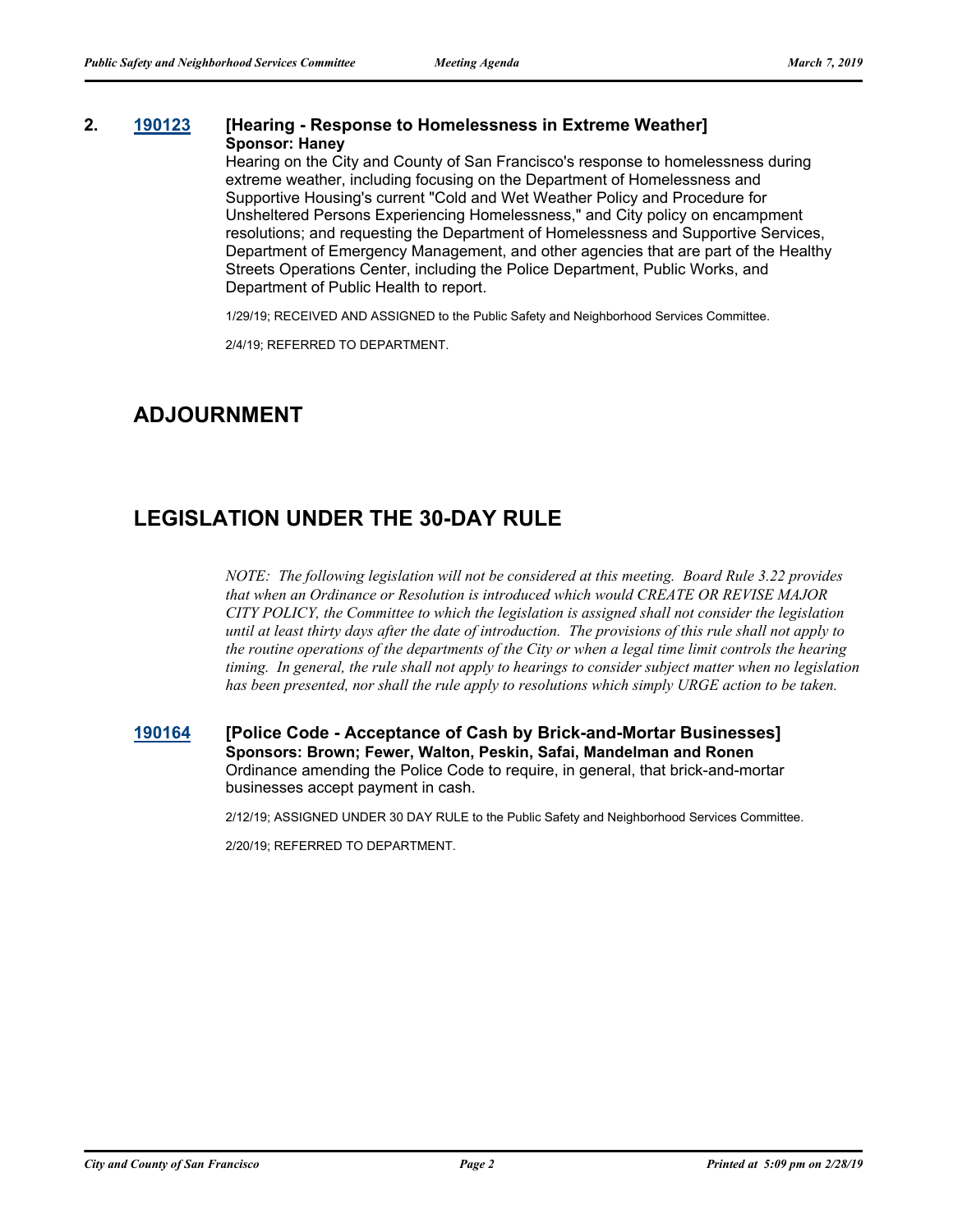### **Agenda Item Information**

Each item on the Consent or Regular agenda may include the following documents:

1) Legislation, 2) Budget and Legislative Analyst report,

3) Department or Agency cover letter and/or report, 4) Public correspondence

Items will be available for review at City Hall, 1 Dr. Carlton B. Goodlett Place, Room 244, Reception Desk.

### **Meeting Procedures**

The Board of Supervisors is the legislative body of the City and County of San Francisco. The Board has several standing committees where ordinances and resolutions are the subject of hearings at which members of the public are urged to testify. The full Board does not hold a second public hearing on measures which have been heard in committee.

Board procedures do not permit: 1) persons in the audience to vocally express support or opposition to statements by Supervisors or by other persons testifying; 2) ringing and use of cell phones, pagers, and similar sound-producing electronic devices; 3) bringing in or displaying signs in the meeting room; and 4) standing in the meeting room.

Each member of the public will be allotted the same maximum number of minutes to speak as set by the President or Chair at the beginning of each item or public comment, excluding City representatives, except that public speakers using interpretation assistance will be allowed to testify for twice the amount of the public testimony time limit. If simultaneous interpretation services are used, speakers will be governed by the public testimony time limit applied to speakers not requesting interpretation assistance. Members of the public who want a document placed on the overhead for display should clearly state such and subsequently remove the document when they want the screen to return to live coverage of the meeting.

IMPORTANT INFORMATION: The public is encouraged to testify at Committee meetings. Persons unable to attend the meeting may submit to the City, by the time the proceedings begin, written comments regarding the agenda items. These comments will be made a part of the official public record and shall be brought to the attention of the Board of Supervisors. Written communications should be submitted to the Clerk of the Board or Clerk of the Committee: 1 Dr. Carlton B. Goodlett Place, Room 244, San Francisco, CA 94102. Communications not received prior to the hearing may be delivered to the Clerk of the Board or Clerk of the Committee at the hearing and you are encouraged to bring enough copies for distribution to all of its members.

LAPTOP COMPUTER FOR PRESENTATIONS: Contact City Hall Media Services at (415) 554-7490 to coordinate the use of the laptop computer for presentations. Presenters should arrive 30 minutes prior to the meeting to test their presentations on the computer.

COPYRIGHT: System content that is broadcasted live during public proceedings is secured by High-bandwidth Digital Content Protection (HDCP), which prevents copyrighted or encrypted content from being displayed or transmitted through unauthorized devices. Members of the public who utilize chamber digital, audio and visual technology may not display copyrighted or encrypted content during public proceedings.

AGENDA PACKET: Available for review in the Office of the Clerk of the Board, City Hall, 1 Dr.Carlton B Goodlett Place, Room 244, or on the internet at http://www.sfbos.org/meetings. Meetings are cablecast on SFGovTV, the Government Channel 26. For DVD copies and scheduling call (415) 554-4188.

LANGUAGE INTERPRETERS: Requests must be received at least 48 hours in advance of the meeting to help ensure availability. Contact Peggy Nevin at (415) 554-5184. AVISO EN ESPAÑOL: La solicitud para un traductor debe recibirse antes de mediodía de el viernes anterior a la reunion. Llame a Peggy Nevin at (415) 554-5184. Paunawa: Ang mga kahilingan ay kailangang matanggap sa loob ng 48 oras bago mag miting upang matiyak na matutugunan ang mga hiling. Mangyaring tumawag ka sa (415) 554-5184.